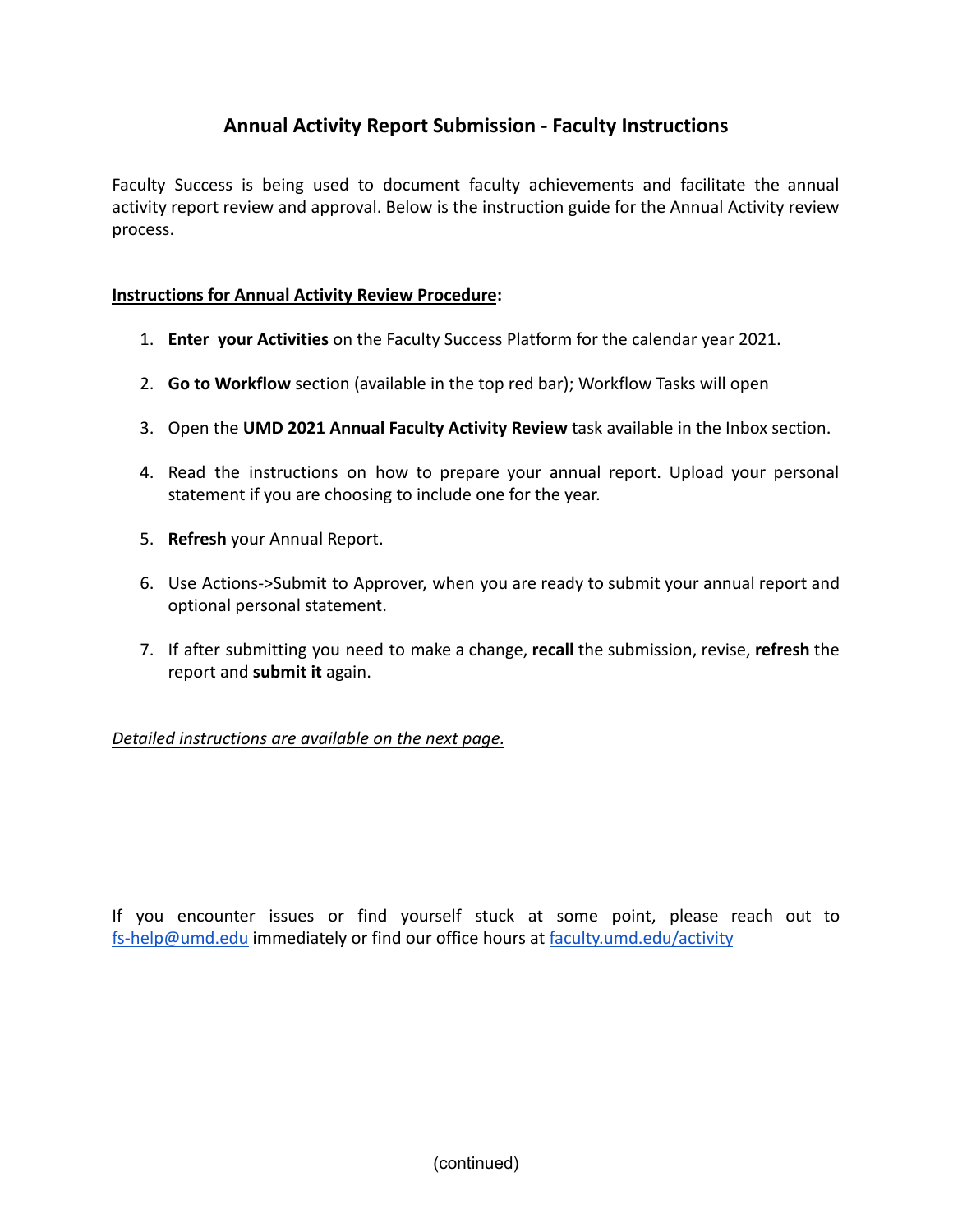# **Detailed Instructions**

1. Log in to Faculty Success through the homepage available at [faculty.umd.edu/activity](https://faculty.umd.edu/activity)



2. In the Activities section, enter your activities for the calendar year 2021. Use the [Annual](https://faculty.umd.edu/media/144/view) Activities Report [Crosswalk](https://faculty.umd.edu/media/144/view) to review what is included in the report and where data is pull from for each section.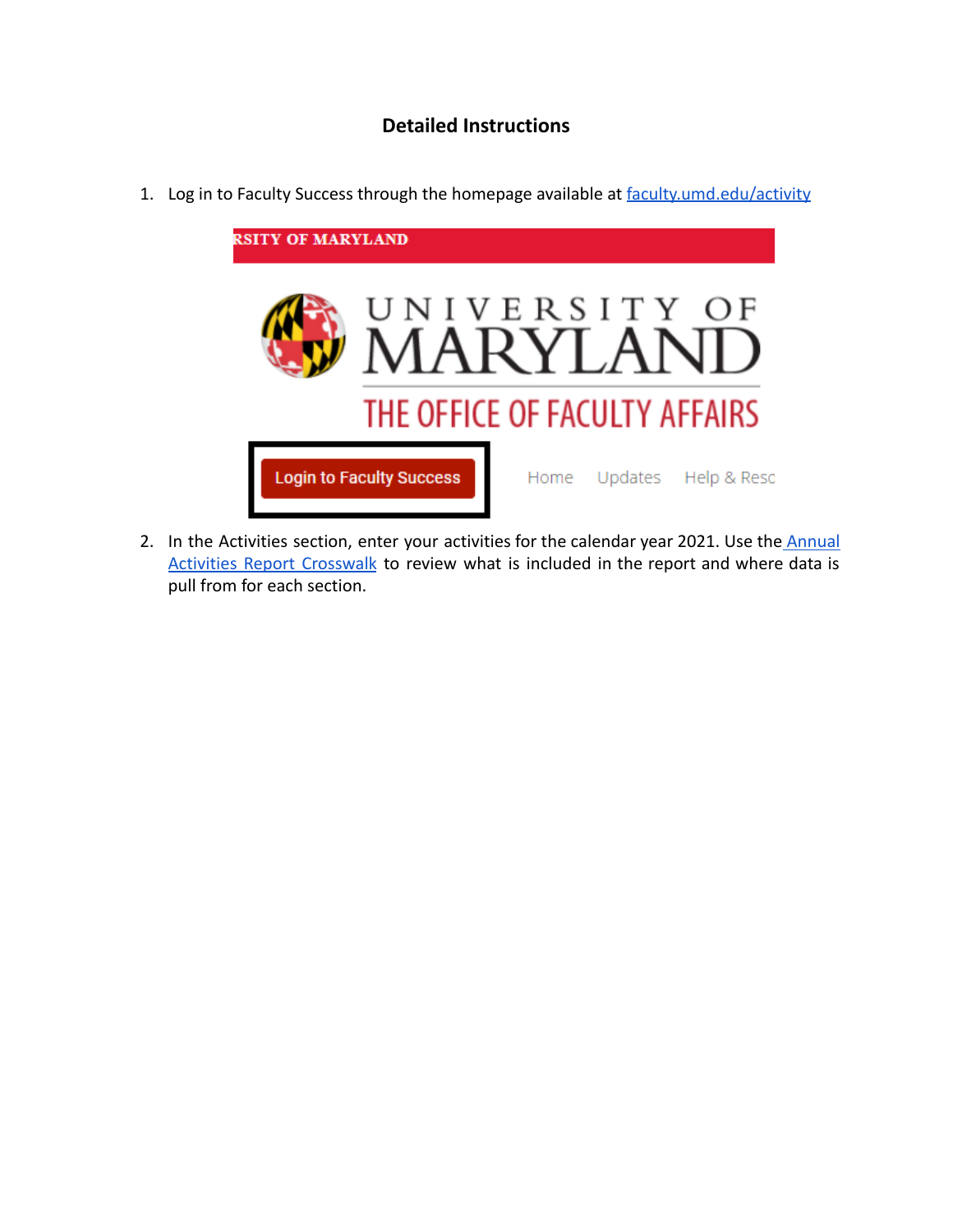| watermark <sup>*</sup><br>Faculty Success   formerly Digital Measures |                                                                 |                |                               |                            | ?                                                |                      |                   |  |  |
|-----------------------------------------------------------------------|-----------------------------------------------------------------|----------------|-------------------------------|----------------------------|--------------------------------------------------|----------------------|-------------------|--|--|
| <b>Activities</b>                                                     | <b>Manage Data</b>                                              | <b>Reports</b> | Workflow $\blacktriangledown$ | Tools $\blacktriangledown$ |                                                  |                      |                   |  |  |
| <b>Search All Activities</b>                                          | Q                                                               | Search Tips    |                               |                            |                                                  | <b>Rapid Reports</b> | <b>PasteBoard</b> |  |  |
|                                                                       | Review a guide to manage your activities. Show more             |                |                               |                            |                                                  |                      |                   |  |  |
|                                                                       | <b>▼ General Information</b>                                    |                |                               |                            |                                                  |                      |                   |  |  |
|                                                                       | Appointments at UMD (Imported Data)                             |                |                               |                            | <b>Continuing Education</b>                      |                      |                   |  |  |
|                                                                       | Other Appointments at UMD                                       |                |                               |                            | Media Appearances and Interviews                 |                      |                   |  |  |
| <b>Other Employment</b>                                               |                                                                 |                |                               |                            | Personal and Contact Information (Imported Data) |                      |                   |  |  |
|                                                                       | <b>Honors and Awards</b>                                        |                |                               |                            | <b>Biography and Expertise</b>                   |                      |                   |  |  |
|                                                                       | <b>Professional Memberships</b>                                 |                |                               |                            | <b>Educational Background</b>                    |                      |                   |  |  |
|                                                                       | Professional Certifications and Licenses                        |                |                               |                            | Post-Graduate Training                           |                      |                   |  |  |
|                                                                       | Y Teaching, Extension and Advising                              |                |                               |                            |                                                  |                      |                   |  |  |
|                                                                       | Scheduled Teaching (Imported Data)                              |                |                               |                            | <b>Teaching Innovation</b>                       |                      |                   |  |  |
|                                                                       | <b>Course Evaluations (Imported Data)</b>                       |                |                               |                            | Non-Credit Instruction                           |                      |                   |  |  |
| <b>Research Advising</b>                                              |                                                                 |                |                               |                            | Professional and Extension Education             |                      |                   |  |  |
|                                                                       | Participation in Thesis/Dissertation Committees (Imported Data) |                |                               |                            | <b>Curricular Advising</b>                       |                      |                   |  |  |
|                                                                       | Clinical and Internship Education                               |                |                               |                            | Annual Librarianship                             |                      |                   |  |  |
|                                                                       | * Research, Scholarly, Creative and/or Professional Activities  |                |                               |                            |                                                  |                      |                   |  |  |
| Publications                                                          |                                                                 |                |                               |                            | Centers for Research and Creative Scholarship    |                      |                   |  |  |
| Presentations                                                         |                                                                 |                |                               |                            | Patents                                          |                      |                   |  |  |

3. Once done entering Activities, proceed to the Workflow section (in the top red bar).

| watermark <sup>*</sup><br>Faculty Success   formerly Digital Measures |                                                     |                |                               | MARYLAND                                         |  |            |  |  |
|-----------------------------------------------------------------------|-----------------------------------------------------|----------------|-------------------------------|--------------------------------------------------|--|------------|--|--|
| <b>Activities</b>                                                     | <b>Manage Data</b>                                  | <b>Reports</b> | Workflow $\blacktriangledown$ | Tools $\blacktriangledown$                       |  |            |  |  |
| <b>Search All Activities</b>                                          | $\alpha$                                            | Search Tips    |                               | <b>Rapid Reports</b>                             |  | PasteBoard |  |  |
|                                                                       | Review a guide to manage your activities. Show more |                |                               |                                                  |  |            |  |  |
|                                                                       | <b>▼ General Information</b>                        |                |                               |                                                  |  |            |  |  |
|                                                                       | Appointments at UMD (Imported Data)                 |                |                               | <b>Continuing Education</b>                      |  |            |  |  |
|                                                                       | Other Appointments at UMD                           |                |                               | Media Appearances and Interviews                 |  |            |  |  |
|                                                                       | <b>Other Employment</b>                             |                |                               | Personal and Contact Information (Imported Data) |  |            |  |  |
| <b>Honors and Awards</b>                                              |                                                     |                |                               | <b>Biography and Expertise</b>                   |  |            |  |  |
| Professional Memberships                                              |                                                     |                |                               | <b>Educational Background</b>                    |  |            |  |  |
| <b>Professional Certifications and Licenses</b>                       |                                                     |                |                               | Post-Graduate Training                           |  |            |  |  |

4. **Workflow** task page will open. Find the **UMD 2021 Annual Faculty Activity Review** task in the Inbox section and open it.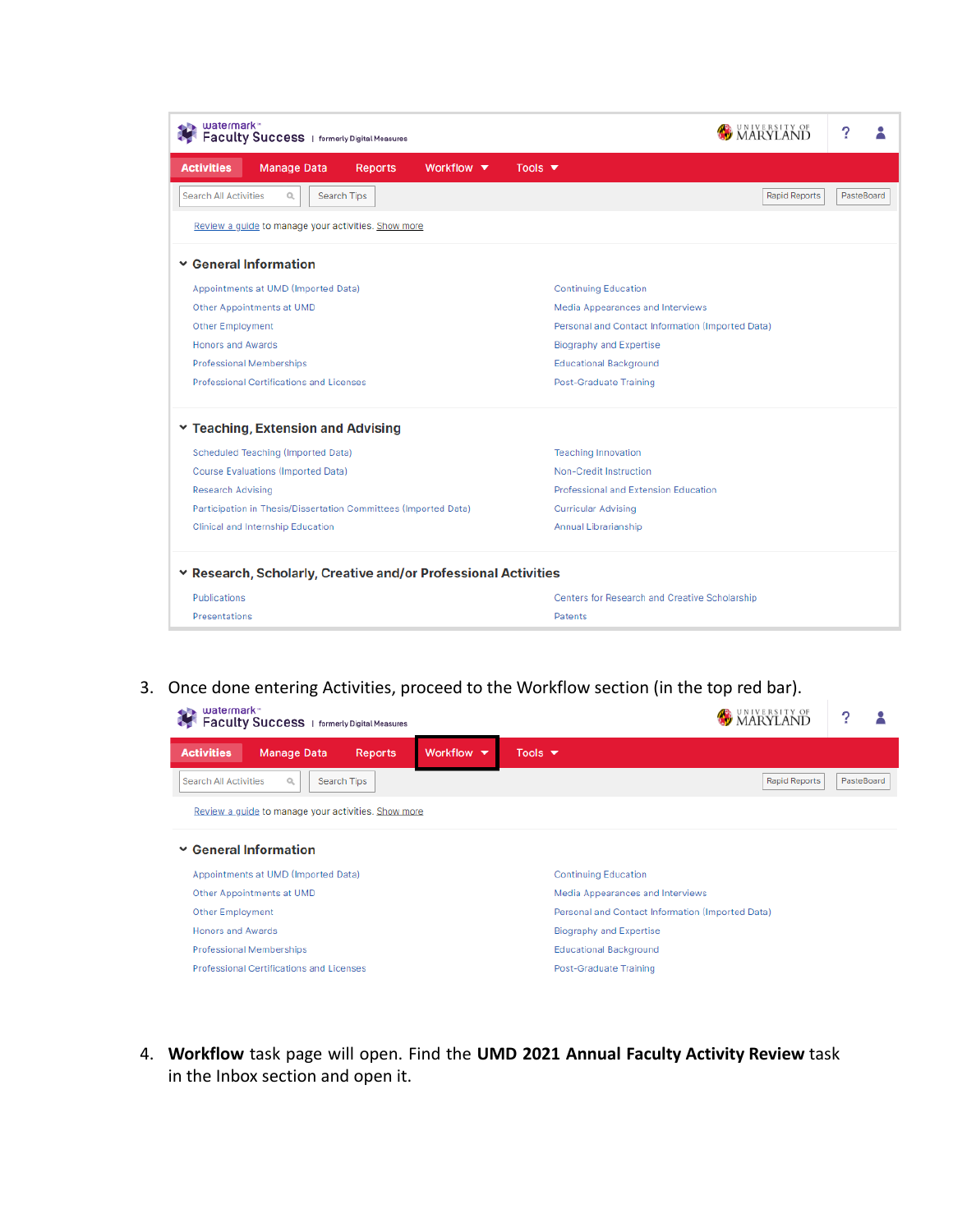| watermark™<br>23<br>Faculty Success   formerly Digital Measures |         |         | MARYLAND                     |  |
|-----------------------------------------------------------------|---------|---------|------------------------------|--|
| <b>Workflow</b><br><b>Activities</b><br>Reports                 |         |         |                              |  |
| <b>Workflow Tasks</b>                                           |         |         |                              |  |
| $\vee$ Inbox                                                    |         |         |                              |  |
| Name                                                            | Step    | Subject | Due Date                     |  |
| 2021 Annual Faculty Activity Review Sample                      | Faculty | Me      | November 23, 2021 @ 11:59 PM |  |
|                                                                 |         |         |                              |  |

- $ightharpoonup$  History
- **5.** Enter your activities for the calendar year 2021. This Workflow step provides instructions on entering your activities, key areas to remember to cover and the use of Rapid Reports to review your 2021 Annual Activity Report.

| watermark <sup>*</sup><br>Faculty Success   formerly Digital Measures                                                                                                                                                                                                                                                                                                                                                                                                                            |                      |                              |
|--------------------------------------------------------------------------------------------------------------------------------------------------------------------------------------------------------------------------------------------------------------------------------------------------------------------------------------------------------------------------------------------------------------------------------------------------------------------------------------------------|----------------------|------------------------------|
| <b>Activities</b><br><b>Workflow</b><br><b>Reports</b>                                                                                                                                                                                                                                                                                                                                                                                                                                           |                      |                              |
| ← Faculty Step - Due November 23, 2021 @ 11:59 PM                                                                                                                                                                                                                                                                                                                                                                                                                                                | ≛<br>$\times$ Cancel | Actions $\blacktriangledown$ |
| Preparing and Submitting Your 2021 Annual Activity Report and Optional Personal Statement                                                                                                                                                                                                                                                                                                                                                                                                        |                      |                              |
| The PDF below reflects your activities documented in Faculty Success at the start of the Annual Activity Report Submission process. Use it as a reference to identify changes<br>you need to make in Faculty Success to reflect all of the 2021 activities you want to report.                                                                                                                                                                                                                   |                      |                              |
| 1. If you see a pink alert box above, use the Refresh All button to get an updated report included. The pink box will be removed.<br>2. Use the Activities menu in the red bar above to enter your activities for calendar year 2021.<br>• Check that the Publications, Presentations, University Service, Professional Service, Editorships, Editorial Boards, and Reviewing Activities and your other<br>key areas of activity reflect your work in 2021.                                      |                      |                              |
| 3. Use Rapid Reports in Activities to check your progress in assembling your 2021 Annual Activity Report.<br>4. When you are ready to submit your annual activity report and optionally include a personal statement:                                                                                                                                                                                                                                                                            |                      |                              |
| • Use the Refresh Report button below to refresh your Annual Activity Report<br>• Use the Actions button above and select Submit to Approver                                                                                                                                                                                                                                                                                                                                                     |                      |                              |
| See how to get the report submitted with this short animation.                                                                                                                                                                                                                                                                                                                                                                                                                                   |                      |                              |
| Current 2021 Annual Activity Report<br><b>Last Updated</b><br>C Refresh Report<br>December 6, 2021 at 2:19 PM                                                                                                                                                                                                                                                                                                                                                                                    |                      |                              |
| <b>Personal Statement (optional)</b>                                                                                                                                                                                                                                                                                                                                                                                                                                                             |                      |                              |
| Please enter any additional comments or information pertaining to the 2021 calendar year that you feel should be considered as part of your record. These comments will be<br>included with your annual report viewed by university administrators and possibly by review committees (e.g., annual review, three year review, contract renewal review). You<br>may wish to describe the impact of your work - in research and scholarship, teaching and/or service - that you have accomplished. |                      |                              |
| Create your personal statement in a separate document and attach it below. Your statement can be up to three pages in length.                                                                                                                                                                                                                                                                                                                                                                    |                      |                              |
| Personal Statement (optional upload)<br>Drop files here or click to upload                                                                                                                                                                                                                                                                                                                                                                                                                       |                      |                              |
|                                                                                                                                                                                                                                                                                                                                                                                                                                                                                                  |                      |                              |

#### When you are ready to submit your annual activity report and your personal statement, use the Actions button above and select Submit to Approver.

#### **6. Report Refresh Warning - Click Refresh All:**

If you see the highlighted message below, you should click '**Refresh All**.' It indicates the date and time when the annual report was attached to the workflow for the first time. In order to have your new changes and activities reflected in the report submission, please make sure to click on the **Refresh All** option.

**Note:** You can still make the necessary changes in your activities directly in the Faculty Success. You will have the option to refresh the report in the next step as well.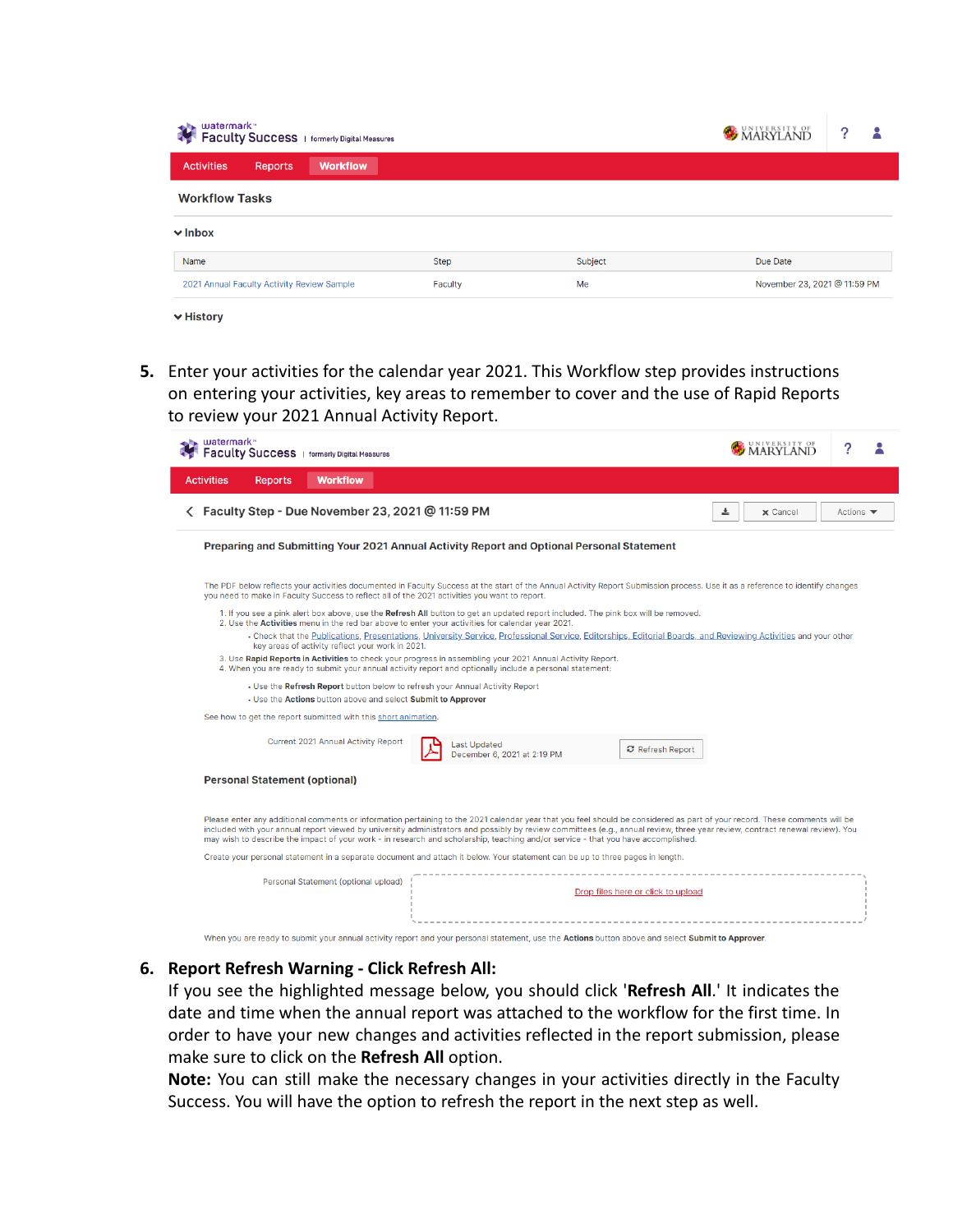

- **7.** You can optionally include a personal statement, by attaching a document.
- **8.** Use the **Refresh Report** button to the right of the Adobe Acrobat icon to ensure that the most updated version of your Annual Activity Report is included.
- 9. **(Optional)** Verify content of Annual Activity Report by clicking the report Acrobat symbol to view a copy. If you edited activities and the changes are not appearing, click **Refresh Report**. The system will also warn you when the version of the report attached in this workflow step is more than a day old. The Refresh All button in the red warning section will also refresh the report.

| watermark-<br>Faculty Success   formerly Digital Measures                                                                                                                                                                                                                                                                                                                                                                                                                                                                                                                                                                                                                                                                                                                                                                                                                                                                                                                                                                                                                                                                                                                                | <b>MARYLAND</b> |                  |
|------------------------------------------------------------------------------------------------------------------------------------------------------------------------------------------------------------------------------------------------------------------------------------------------------------------------------------------------------------------------------------------------------------------------------------------------------------------------------------------------------------------------------------------------------------------------------------------------------------------------------------------------------------------------------------------------------------------------------------------------------------------------------------------------------------------------------------------------------------------------------------------------------------------------------------------------------------------------------------------------------------------------------------------------------------------------------------------------------------------------------------------------------------------------------------------|-----------------|------------------|
| <b>Workflow</b><br><b>Activities</b><br><b>Reports</b>                                                                                                                                                                                                                                                                                                                                                                                                                                                                                                                                                                                                                                                                                                                                                                                                                                                                                                                                                                                                                                                                                                                                   |                 |                  |
| Faculty Step - Due November 23, 2021 @ 11:59 PM                                                                                                                                                                                                                                                                                                                                                                                                                                                                                                                                                                                                                                                                                                                                                                                                                                                                                                                                                                                                                                                                                                                                          | x Cancel<br>土   | Actions <b>v</b> |
| Preparing and Submitting Your 2021 Annual Activity Report and Optional Personal Statement                                                                                                                                                                                                                                                                                                                                                                                                                                                                                                                                                                                                                                                                                                                                                                                                                                                                                                                                                                                                                                                                                                |                 |                  |
| The PDF below reflects your activities documented in Faculty Success at the start of the Annual Activity Report Submission process. Use it as a reference to identify changes<br>you need to make in Faculty Success to reflect all of the 2021 activities you want to report.<br>1. If you see a pink alert box above, use the Refresh All button to get an updated report included. The pink box will be removed.<br>2. Use the Activities menu in the red bar above to enter your activities for calendar year 2021.<br>- Check that the Publications, Presentations, University Service, Professional Service, Editorships, Editorial Boards, and Reviewing Activities and your other<br>key areas of activity reflect your work in 2021.<br>3. Use Rapid Reports in Activities to check your progress in assembling your 2021 Annual Activity Report.<br>4. When you are ready to submit your annual activity report and optionally include a personal statement:<br>- Use the Refresh Report button below to refresh your Annual Activity Report<br>- Use the Actions button above and select Submit to Approver<br>See how to get the report submitted with this short animation. |                 |                  |
| Current 2021 Annual Activity I sport<br><b>Last Updated</b><br>C Refresh Report<br>December 6, 2021 at 2:19 PM<br><b>Personal Statement (optional)</b>                                                                                                                                                                                                                                                                                                                                                                                                                                                                                                                                                                                                                                                                                                                                                                                                                                                                                                                                                                                                                                   |                 |                  |
| Please enter any additional comments or information pertaining to the 2021 calendar year that you feel should be considered as part of your record. These comments will be<br>included with your annual report viewed by university administrators and possibly by review committees (e.g., annual review, three year review, contract renewal review). You<br>may wish to describe the impact of your work - in research and scholarship, teaching and/or service - that you have accomplished.                                                                                                                                                                                                                                                                                                                                                                                                                                                                                                                                                                                                                                                                                         |                 |                  |
| Create your personal statement in a separate document and attach it below. Your statement can be up to three pages in length.                                                                                                                                                                                                                                                                                                                                                                                                                                                                                                                                                                                                                                                                                                                                                                                                                                                                                                                                                                                                                                                            |                 |                  |
| Personal Statement (optional upload)<br>Drop files here or click to upload                                                                                                                                                                                                                                                                                                                                                                                                                                                                                                                                                                                                                                                                                                                                                                                                                                                                                                                                                                                                                                                                                                               |                 |                  |
| When you are ready to submit your annual activity report and your personal statement, use the Actions button above and select Submit to Approver.                                                                                                                                                                                                                                                                                                                                                                                                                                                                                                                                                                                                                                                                                                                                                                                                                                                                                                                                                                                                                                        |                 |                  |